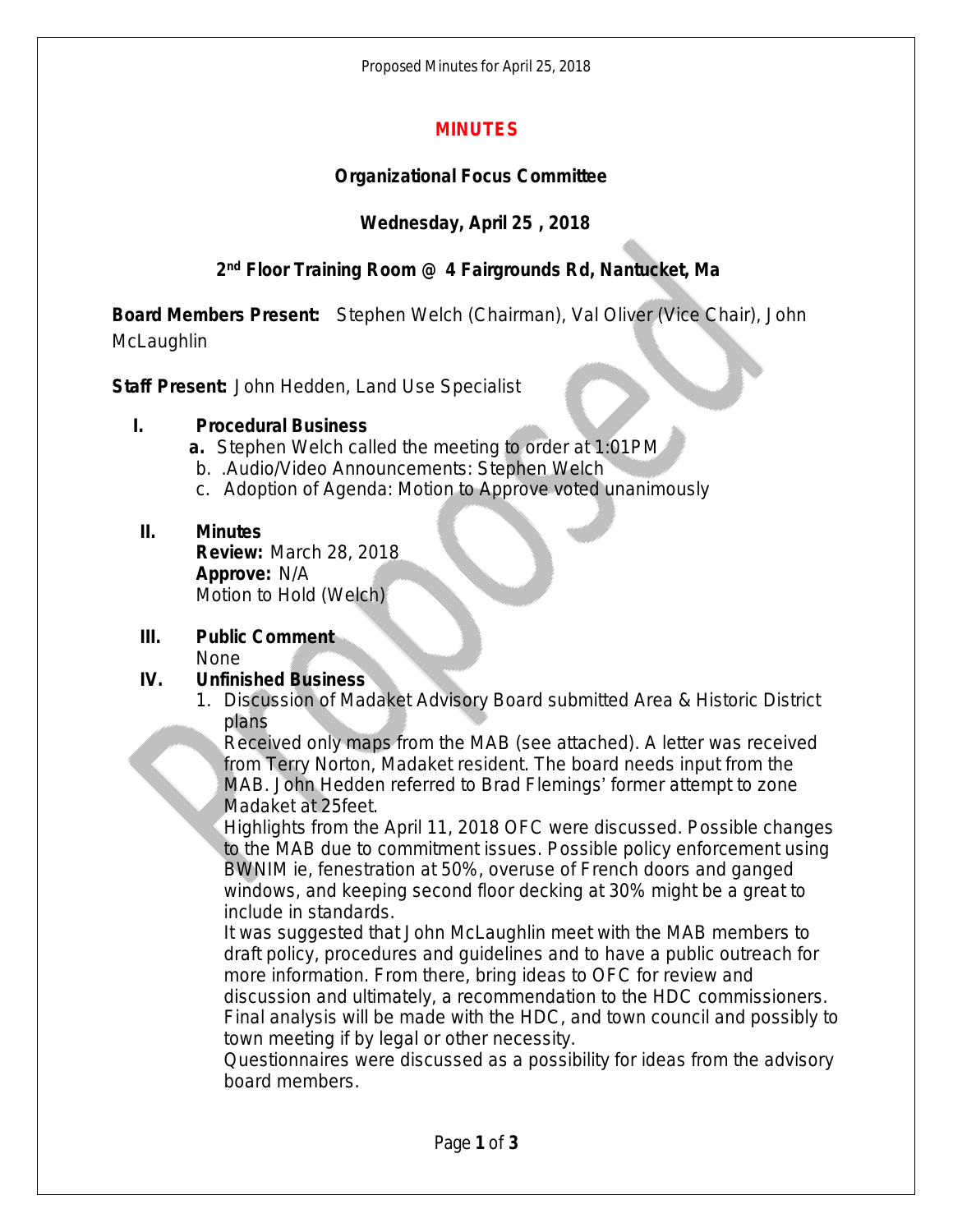The OFC will schedule a meeting May 1, 2018 at 9:30am and shall be added to the MAB agenda, which needs to be posted by tomorrow Thursday April 26, 2018.

- 2. Discussion of *Building with Nantucket in Mind* and related topics. To be discussed at a later date
- 3. Discussion of other organizational matters of concern or interest to HDC and HDC-OFC.

OFC intends to create clear and concise guidelines for more frequent application subject matters like fences, architectural roof shingle, color changes and sheds.

For example, fences by illustration and rating using a site plan:

\*back of the property (approvable)

\* mid-way (less approvable)

 \* front of the property (not recommended, but sometimes approvable)

\*start at the street- not approvable

It was suggested as a "case by case" basis and might be supplemented with vegetation.

Also, the different types of fences in an area needs to be addressed.

To the extent any subdivision is to be built where conditions of the subdivision dictate relatively immature landscape material at the onset, suggestion was made to plan to have the respective Homeowners Associations or developer involved in hardscape design as early as reasonable. Examples of specific areas of the island like Woodbury Lane, Naushop and Nashaquisset with the mix of vegetation, fencing and hardscape were cited as examples of where plants successfully mitigate the otherwise urban feel that fence might otherwise create. There was discussion about what might be the policies of a subdivision versus a privately -owned house.

The group needs to research topics like fences, doors, windows chimneys by historical record, not memory.

It was agreed that streamlining the application process by producing a user-friendly guide to help customers with the application process should be a priority.

The OFC would like to establish a level of confidence whereas the smaller requests do not have to go before the commission.